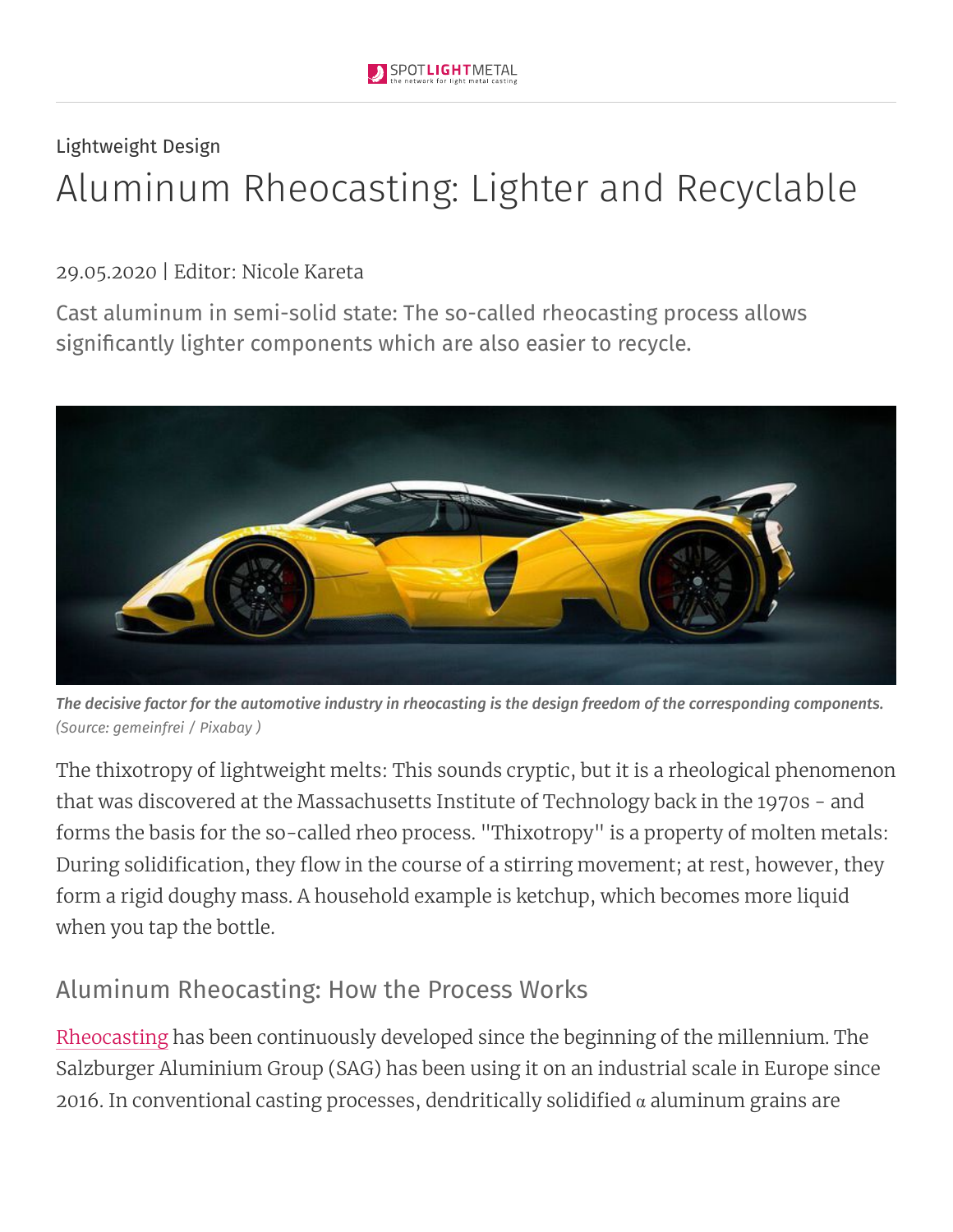characteristic of the microstructure. During rheocasting, round grains, so-called globulites, are formed by controlled upstream cooling of the melt and a stirring movement. These favour flowability during mold filling and replenishment during solidification.

As the aluminum melt to be processed has already largely solidified before the mold is filled, solidification cavities and distortion can be minimised. The high viscosity of the melt also prevents turbulence and thus gas inclusions. As pores in conventional casting processes, these form the largest and most damaging proportion of casting defects. The partially liquid melt is processed in a cold chamber [die-casting](https://www.spotlightmetal.com/redirect/935721/aHR0cHM6Ly93d3cuc3BvdGxpZ2h0bWV0YWwuY29tL3BhcnQtMi0taG90LWFuZC1jb2xkLWNoYW1iZXItZGllLWNhc3RpbmctYS04OTc2OTIv/6d9cd983d92d806f53852ec8cf17c2b39380d1a766a5d51f6343e48c/article/) machine with high output. Widely used hypoeutectic [aluminum](https://www.spotlightmetal.com/redirect/935721/aHR0cHM6Ly93d3cuc3BvdGxpZ2h0bWV0YWwuY29tL2xpZ2h0LW1ldGFsLWFsbG95cy1zcG90bGlnaHQtYWx1bWludW0tYS04NzUyNzEv/c414100872d9ebcda5a39f74db2d644ff802090d78076a74708be163/article/) alloys of the AlSiMg family are mainly used.

### Potential for Lightweight Construction

The main advantages of the improved casting quality are increased strength and ductility. The low pore proportion also prevents the formation of bubbles in a downstream solution heat [treatment](https://www.spotlightmetal.com/redirect/935721/aHR0cHM6Ly93d3cuc3BvdGxpZ2h0bWV0YWwuY29tL3JlYWNoaW5nLW9wdGltdW0tcHJvcGVydGllcy1oZWF0LWFuZC1zdXJmYWNlLXRyZWF0bWVudC1pbi10aGUtZGllLWNhc3RpbmctaW5kdXN0cnktYS02Njk4ODIv/48caa50cb07b138e780f80cdb781fe4a8060e0522d05b0d42c3b3e00/article/) process. As a result, the parts can be heat-treated in contrast to conventional T6 die casting. The possible mechanical parameters thus come close to those of iron castings or aluminum forgings. Compared with iron casting, this creates considerable potential for lightweight design, which corresponds approximately to the density advantage of aluminum, i.e. a weight saving of more than 60 %

The special feature here is that iron castings can even be replaced at no cost if all economic aspects such as material use, corrosion [protection,](https://www.spotlightmetal.com/redirect/935721/aHR0cHM6Ly93d3cuc3BvdGxpZ2h0bWV0YWwuY29tL3ppbmMtZm9yLWNvcnJvc2lvbi1wcm90ZWN0aW9uLWEtOTMxNTYzLw%3D%3D/d582bfaf51940a351302d808c13fd8a8e6a7ccfc03ee83923cf98236/article/) mechanical processing and logistics are taken into account. Compared with aluminum forgings, rheocasting is therefore a costeffective alternative for producing safety-relevant chassis parts. The low distortion and good surface quality allow tight tolerances to be maintained even without downstream mechanical processing - the corresponding process steps can be eliminated.

#### LIGHTWEIGHT DESIGN SUMMIT 2020

More information on lightweight construction and materials will be available at the lightweight construction summit at the Vogel Convention Center in Würzburg. There, experts will demonstrate the key function of lightweight construction in automotive engineering in specialist presentations, sessions and live demonstrations. Interactive formats, innovative exhibits and intensive networking the whole world of lightweight construction in two days. Join in the discussion and help shape the exhibition!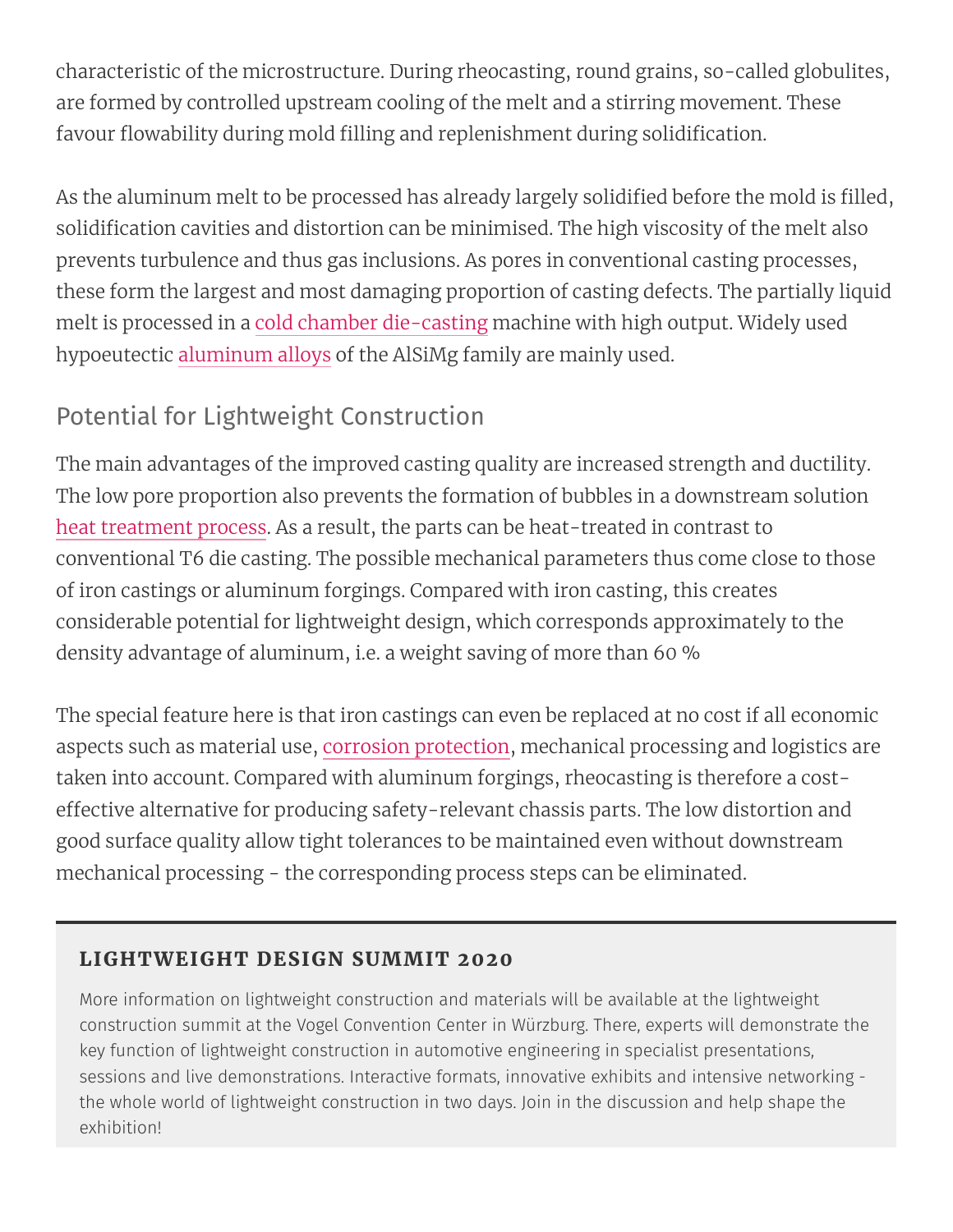### Variable and Weldable

However, the decisive factor for the automotive industry is the freedom of design of the corresponding components. The good mold filling and solidification properties allow thinwalled and thick-walled structures in one component. The material must only be used where it is important for the function of the component. This also leads to lighter components. The **improved casting quality and low pore proportion** also have a positive effect on the tightness and weldability of cast components. SAG therefore produces, for example, thin-walled, weldable cast components for pressure vessels of air suspension chassis which are helium pressure-tight. The application is also suitable for battery tanks, air-conditioning compressors and heat exchangers. For thermally stressed components, the rheocasting process means compared with die casting, they have a higher thermal conductivity.

## Better Recycling through Rheocasting

However, the process does not only allow lighter components - these can also be better [recycled.](https://www.spotlightmetal.com/redirect/935721/aHR0cHM6Ly93d3cuc3BvdGxpZ2h0bWV0YWwuY29tL3RyZW5kcy1pbi1hbHVtaW51bS1yZWN5Y2xpbmctYS04MDI3MDMv/0ebcdc12e63e5a2d3f038cbe149892845c8ddced34a36aaf93853d03/article/) The use of secondary aluminum requires only about 5 % of the energy needed to produce primary aluminum. There is a wide range of raw materials that can be recycled: [Scrap](https://www.spotlightmetal.com/redirect/935721/aHR0cHM6Ly93d3cuc3BvdGxpZ2h0bWV0YWwuY29tL21hcmtldHMtZm9yLXN0ZWVsLWFuZC1hbHVtaW51bS1zY3JhcC1hLTc4OTg4My8%3D/5b3c9b97f4d77f879db2583d222db76ff34173bd1ca1377620973b7f/article/) that arises locally during production and bought-in secondary material can be melted down - and with appropriate melt treatment can be processed into highly stressed components without any loss of quality.

An application example from the commercial vehicle industry shows just how resilient the components manufactured using this process are: SAG and Volvo Trucks jointly developed a cab holder that was to replace an existing cast iron component. The result: twelve kilograms less weight for two installed parts per truck.

Following the project, SAG received a corresponding series production order in 2016 - and the "Volvo Innovation Excellence Award". But this could only be the beginning: Similar applications can also be found in truck chassis, where cast iron currently still dominates. In the case of the classic two-axle semitrailer tractor, the process can save around 120 kilograms; in driving operation, this corresponds to a savings potential of 120 litres of fuel or 0.3 tonnes of  $CO<sub>2</sub>$  per truck per year. The payload of the truck increases in parallel. As a